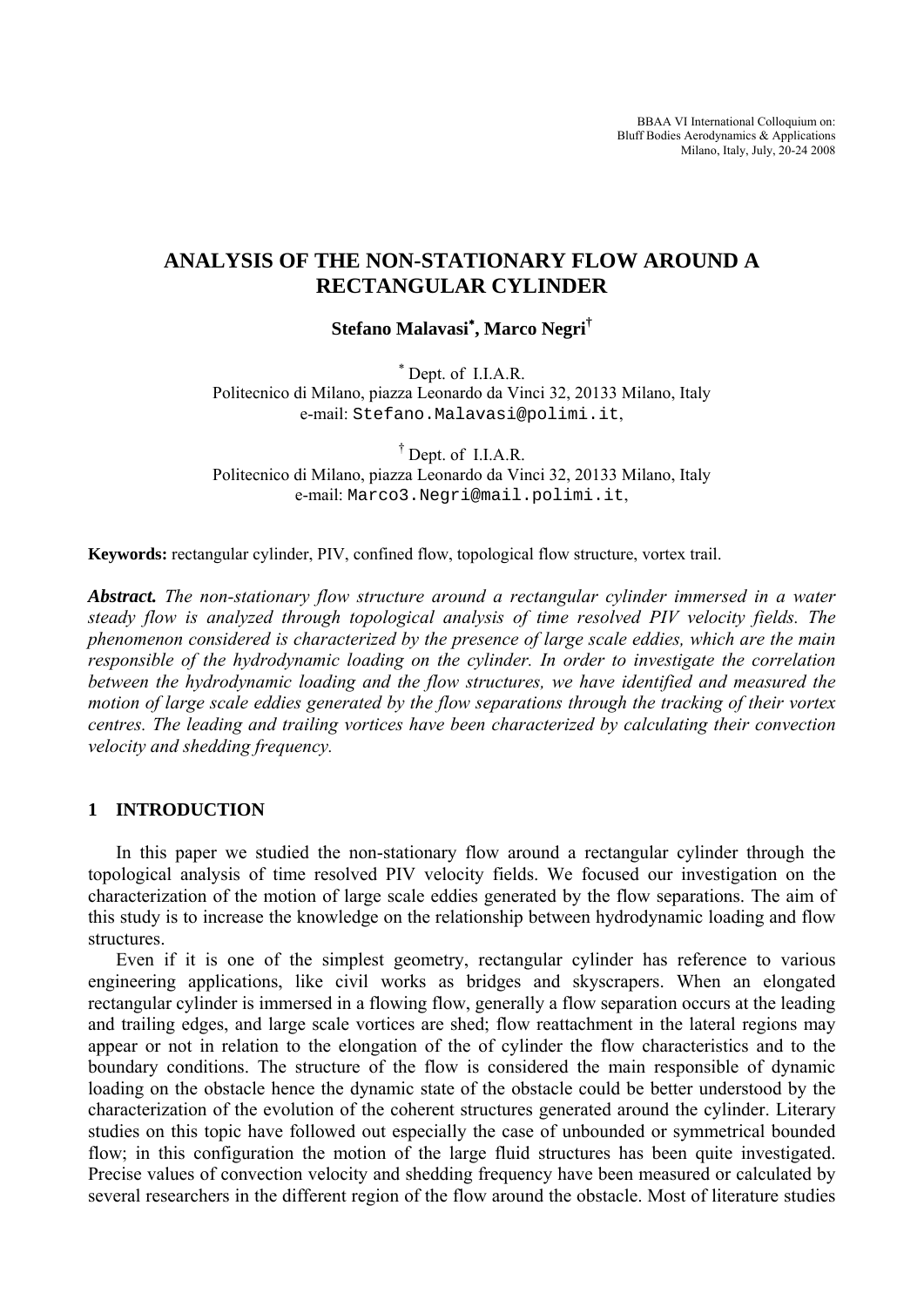on unsteady flow are made with a eulerian approach, *e.g.* correlation or frequency analysis of local measurements of pressure or velocity. With these methods the properties of the flow field are extracted without directly considering the instantaneous location and movements of the vortices, but the time-history of a property of the flow related to them. In this work we have developed an analysis based on a lagrangian approach: the position of vortices is detected at each time "instant" and velocity convection and shedding frequency are calculated from vortex trajectories. The results obtained with this approach are comparable with those of literature in similar fluid-dynamic conditions; moreover the visualization of the flow evolution facilitates the comprehension of the phenomenon.

In recent works Malavasi and Blois [7] showed a good correspondence between some parameters related to the mean flow structure around a rectangular cylinder and the mean coefficient of drag and lift measured by Malavasi and Guadagnini [6] in the same configuration. They investigated the case of a cylinder immersed in free surface flow and found out that both mean flow structures and dynamic solicitation are strongly dependent on the distance from confinement surfaces.

In this work we analyzed the same time-resolved PIV experimental data used by Malavasi and Blois [7] to study the unsteady flow around the rectangular cylinder.

We especially considered two flow conditions: the first one, which mimics a symmetrical mean flow structure and the second one, characterized by flow asymmetry induced by the presence of a solid wall near the cylinder.

## **2 EXPERIMENTAL CASES**

As before mentioned, in this work we used the same time-resolved PIV experimental data used by Malavasi and Blois [7], therefore, a brief description of the experimental set-up is offered. The experimental data considered were acquired in an open channel with a steady free surface flow in which a rectangular cylinder was placed at several elevations above the channel floor. The channel had a rectangular section of 0.5 m width and 0.6 m height and the rectangular cylinder here used had a longitudinal dimension *L*=0.18 m, a vertical section *s*=0.06 m (aspect ratio *L/s*=3) and spanned the whole width of the channel.

The velocity field were obtained using a particular time-resolved PIV technique (Malavasi *et al.* [5]); it consists in capturing long-exposed images of the seeded flow (shutter time was set to 0.02 s) using a CCD camera, so that particles impress their trajectory on each image. Measuring these trajectories it is possible to obtain, through a series of elaboration steps, a velocity field. The acquisition frequency was 50 Hz, and the duration of each acquisition, due to the memory storage capacity, was 32 s. The measure plane was vertical, parallel to the flow and situated in the median section of the channel. The experimental configuration was described essentially by three parameters, related to the thickness *s* of the cylinder (Fig.1) :

| $-Re = \rho U_0 s/\mu$ ; | Reynolds number;                                                            |  |  |  |  |  |  |
|--------------------------|-----------------------------------------------------------------------------|--|--|--|--|--|--|
| $-h^* = (h_m - h_b)/s;$  | dimensionless distance of the intrados from the free surface,               |  |  |  |  |  |  |
|                          | where $h_m$ is the water depth at the upstream control section and $h_b$ is |  |  |  |  |  |  |
|                          | the elevation of the cylinder from the channel floor                        |  |  |  |  |  |  |
| $-hb/s$                  | dimensionless elevation of the cylinder;                                    |  |  |  |  |  |  |

Fig.(1) represents the case with *hb/s*=2.33 and *h\**=5, which is the first case considered. Moreover the case with  $h_b$ /s=1 and  $h^*=$ 5 was analyzed. In both cases the Reynolds number was  $Re=1.2$  10<sup>4</sup> and the turbulence level *Tu*=14 %.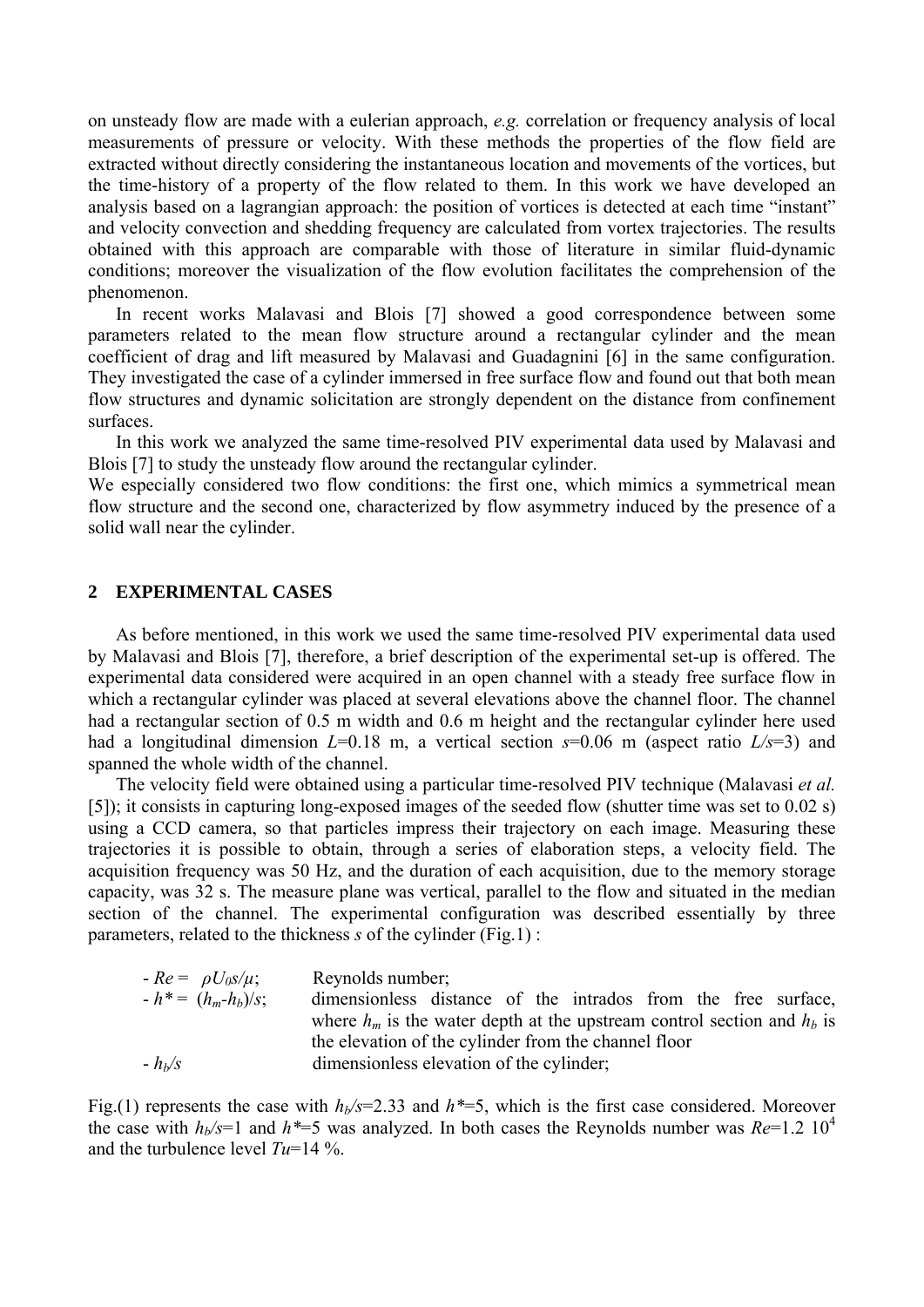

Fig. 1: Experimental configuration.

Malavasi and Blois [7] pointed out that the first case  $(h_b/s=2.33$  and  $h^*=5)$  mimics quite well the unbounded or symmetrical bounded condition. Indeed, as it is shown in Fig.(2), the mean flow field around the structure depicts a quasi-symmetrical structure and moreover the lift coefficient in this situation is rather null (Malavasi and Guadagnini [6]). We chose this case because under these conditions it is possible to compare our results with literature studies which generally report symmetrical bounded flow. The second case (Fig. 3) was chosen to verify how the significant asymmetry that characterizes the mean flow is detectable in the temporal evolution of the flow structures.



Fig. 2: Mean flow structures (*hb/s*=2.33, *h\**=5); ●, anticlockwise vortex; ■, clockwise vortex; ♦, ▲, saddle points.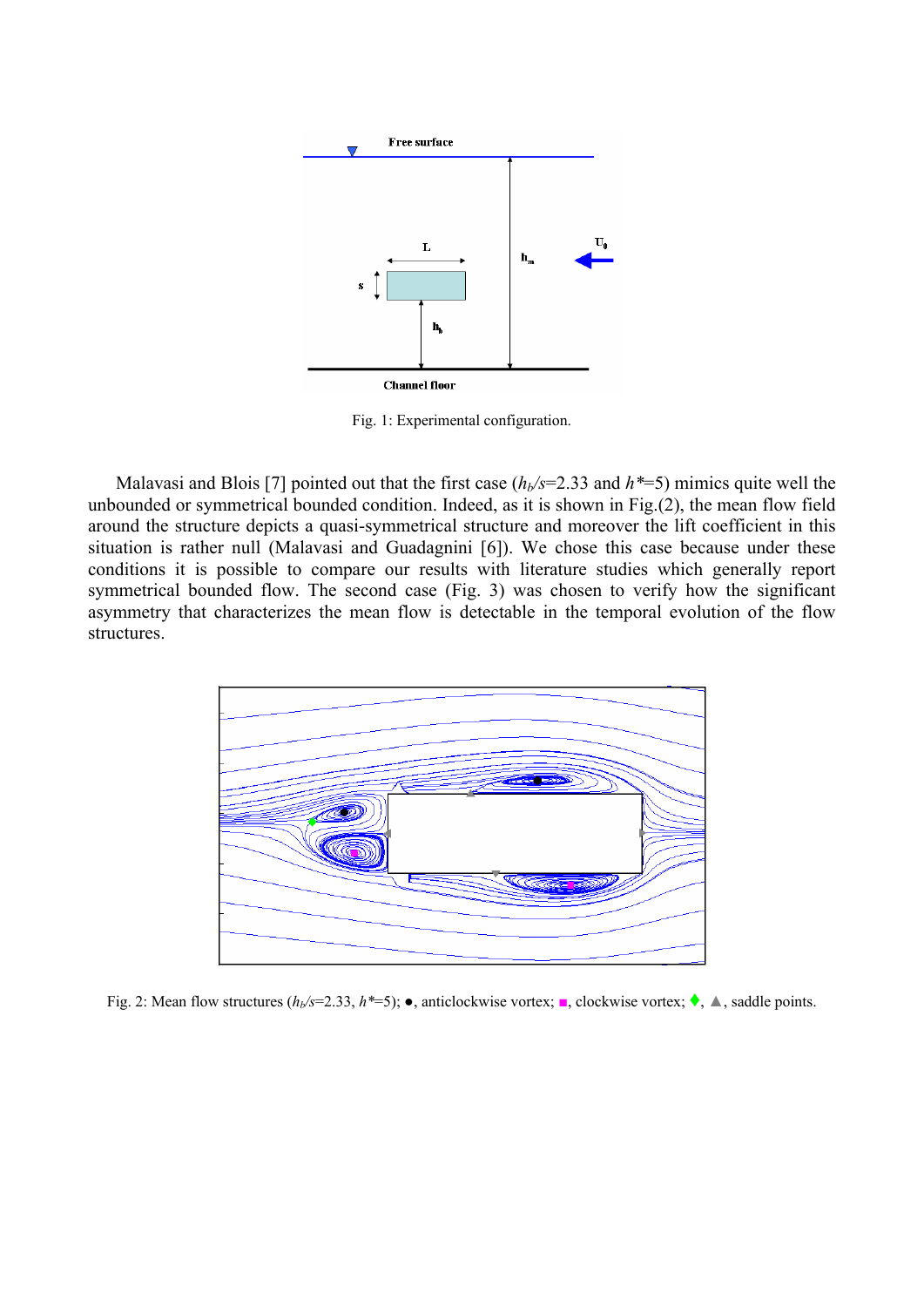

Fig. 3: Mean flow structure (*hb/s*=1, *h\**=5); ●, anticlockwise vortex; ■, clockwise vortex; ♦, ▲, saddle points.

# **3 ANALYSIS TECHNIQUE**

As before introduced, the analysis here proposed is focused on the characterization of the motion of the main vortex structures involved in the vortex shedding phenomenon. This analysis was carried out by means of Velocity Inversion Points (VIP) technique which was used in a previous work by Malavasi and Blois [7] for the reconstruction of the mean flow structure of flow around the same obstacle. Starting by these previous results, we improved vortex detecting algorithms and set a series of filters and tracking algorithms which allowed the characterization of the shedding of the main vortices through tracing the path of their vortex centers.

VIP technique basis on the localization of the inversion points of two components of the velocity inside the 2D velocity fields. Fig.(4) shows the four kinds of inversion points that can be defined. They are catalogued depending on the component of the velocity (horizontal component *u* or vertical component *v*) and the direction along which the inversion is calculated (horizontal direction *x* or vertical direction *y*); moreover each kind of these can be positive or negative depending on the inversion sign. The case A and D may be correlated to a rotational component of the flow field, while B and C express linear deformation of the flow fields. Connecting velocity inversion points of certain typologies it is possible to obtain the inversion lines which are able to highlight some features of the flow structures. As reported in Fig.(5) and Fig.(6), Malavasi and Blois [7] showed how the inversion lines characterize the mean vortex structures, for example detecting the reattachment point and the vortex centers.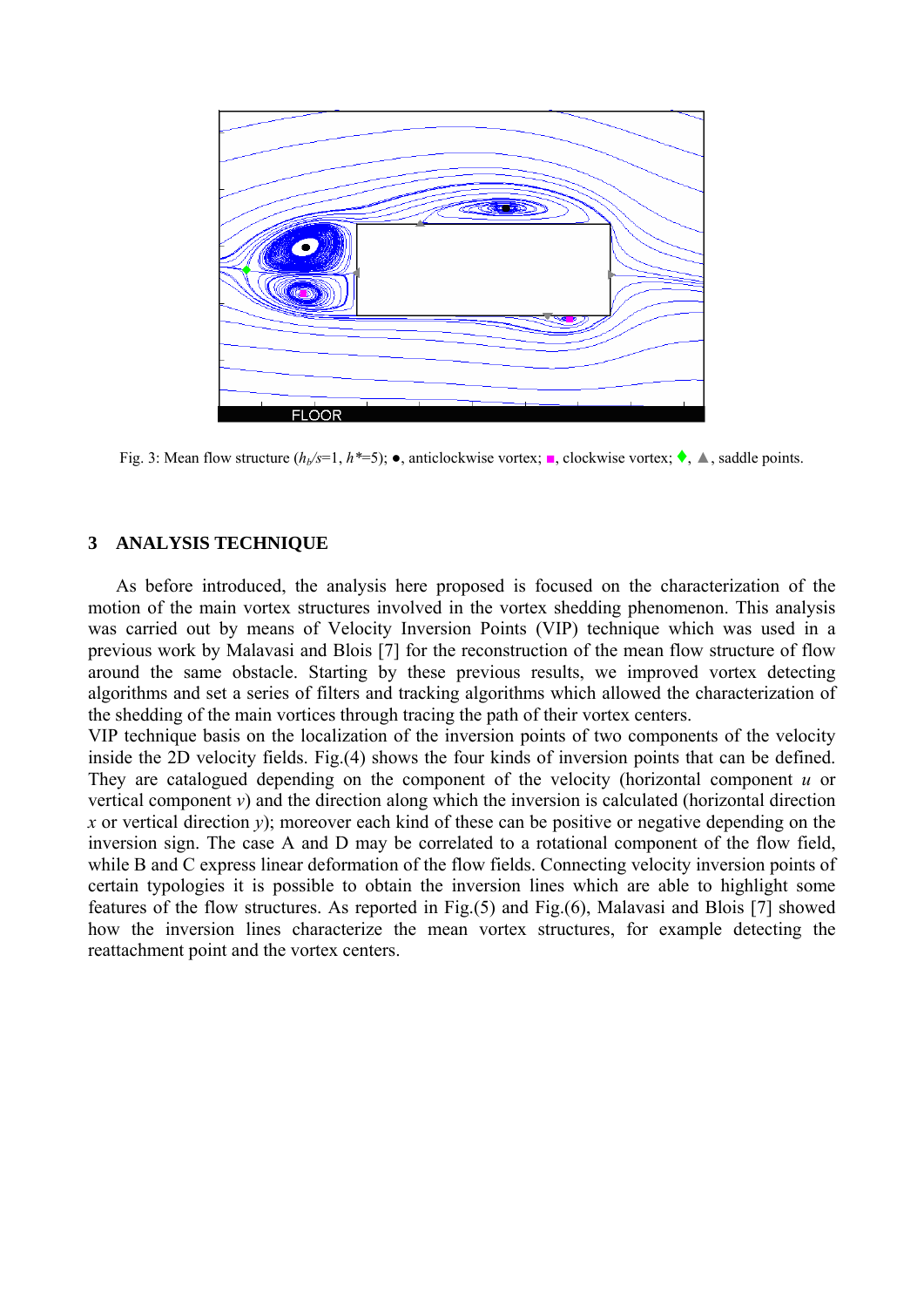

Fig. 4: Velocity inversion typology (Malavasi and Blois [7]).

Fig.(5) details the lateral regions of the cylinder where two inversion lines are highlighted: the formation bubble line FBL, locus where  $u=0$  (points of typology A and C) and the deviation line DL, locus where  $v=0$  (points of typology B and D).

The formation bubble line FBL spans the whole dimension of the formation bubble and along that it is possible to detect the vertex point (VP), which is the maximum vertical point of FBL, and the reattachment point (RP), which allows to define the longitudinal ad transversal dimensions of the formation bubble. At the intersection of the FBL and the DL is placed the centre of the main vortex structure.



Fig. 5: Flow structures in the extrados (Malavasi and Blois [7]).

In the rear region (Fig. 6) the inversion points allow the identification of the contra-rotating vortex centers and of the formation region (region where the flow direction is opposite to the mean flow). The formation region stands between the formation line (locus where  $u=0$ , A and C points) and the obstacle rear surface, while the vortex centers are localized at the interceptions of the formation line with the conjunction lines (CLs,  $v=0$ ). The mean flow structure in the rear region is moreover characterized by the presence of a saddle downstream the contra-rotating vortices and a half-saddle close to the rear face of the cylinder. All these critical points have a common feature, which is velocity null in the measurement plane. To recognize a vortex center we verify the presence of rotational inversion points of both components of velocity (horizontal and vertical), with the same rotation. For example an anticlockwise vortex centre is detectable if, among the rotational inversion points, only points of typology a1 and d1 are present. The main problem for the developing of unsteady analysis is connected to the quality of the velocity fields and to the setting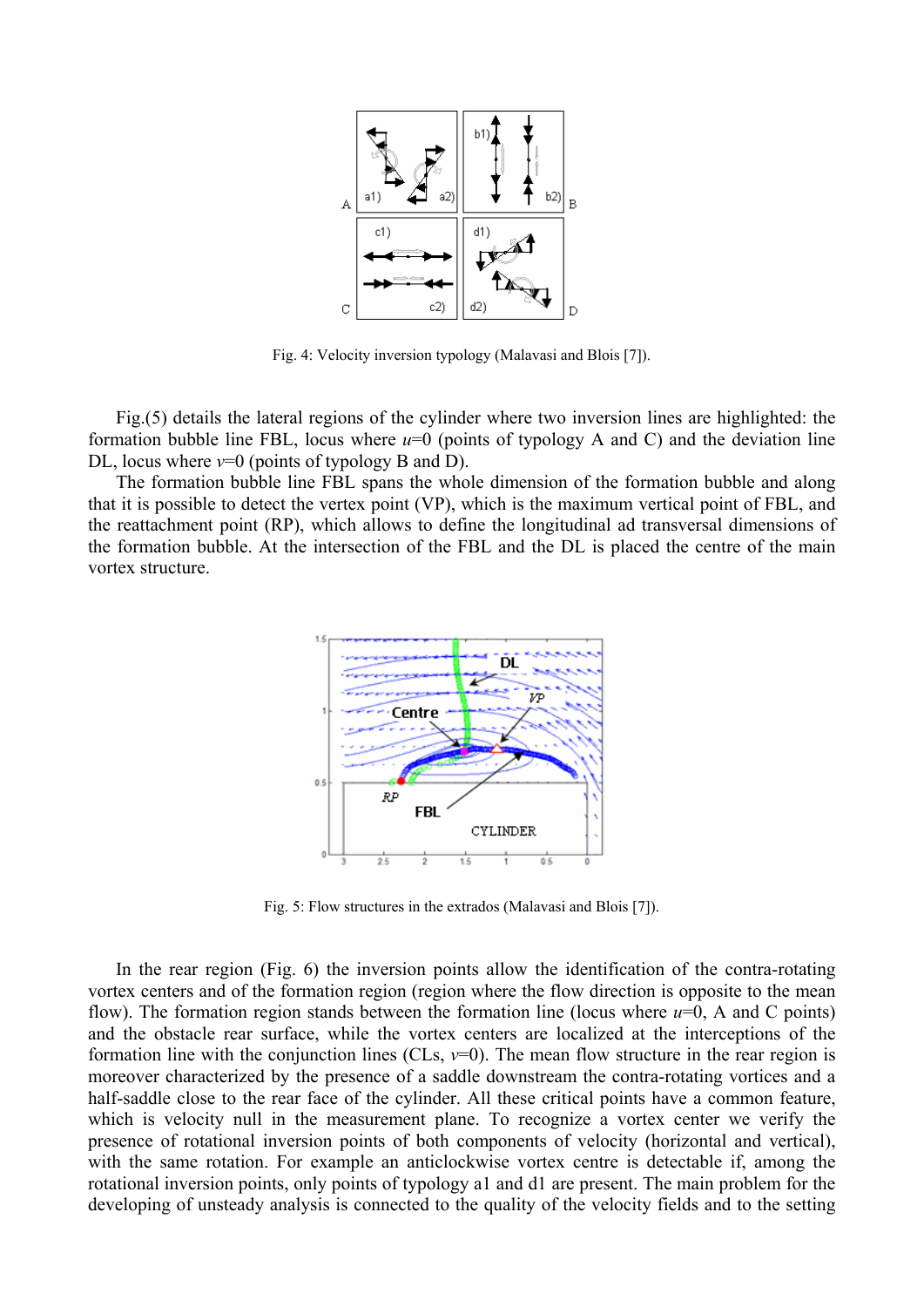of the temporal parameters of the procedure, which depends also to the temporal evolution of the phenomenon.

The original sampling frequency of PIV acquisitions was 50 Hz, and shutter time 0.02 s. A single velocity field is difficult to be directly analyzed, because of the presence of errors or data lack regions. To improve the quality of the "instantaneous" velocity field available by the PIV acquisition, we used a temporal moving average. To catch the real evolution of the flow field, the window width has to be properly set depending on frequency and convection velocity of the vortex structures moving in the flow field; hence a preliminary research on literature studies about vortex shedding around cylinders was useful to provide a first value of the averaging window width. Subsequent tests completed varying the window width allowed to find the best result using a window of width 0.2 s. Considering that the original data were acquired with a 50 Hz sample frequency, adopting a temporal window of 0.2 s means that every time-averaged field is obtained by averaging 10 original velocity fields.

A window width of  $1/(25-50 \text{ U}_0)$  s (where  $\text{U}_0$  is the undisturbed flow velocity) generally represents a good value to study the phenomenon of vortex shedding.



Fig. 6: Mean flow structures in the rear region;

Fig.(7) shows the application of the moving average on a sequence of PIV data. The flow at the extrados clearly evidences the evolution of the vortex structures which are moving towards the trailing edge. On the same figure the vortex center positions, calculated by the application of VIP procedure, are highlighted.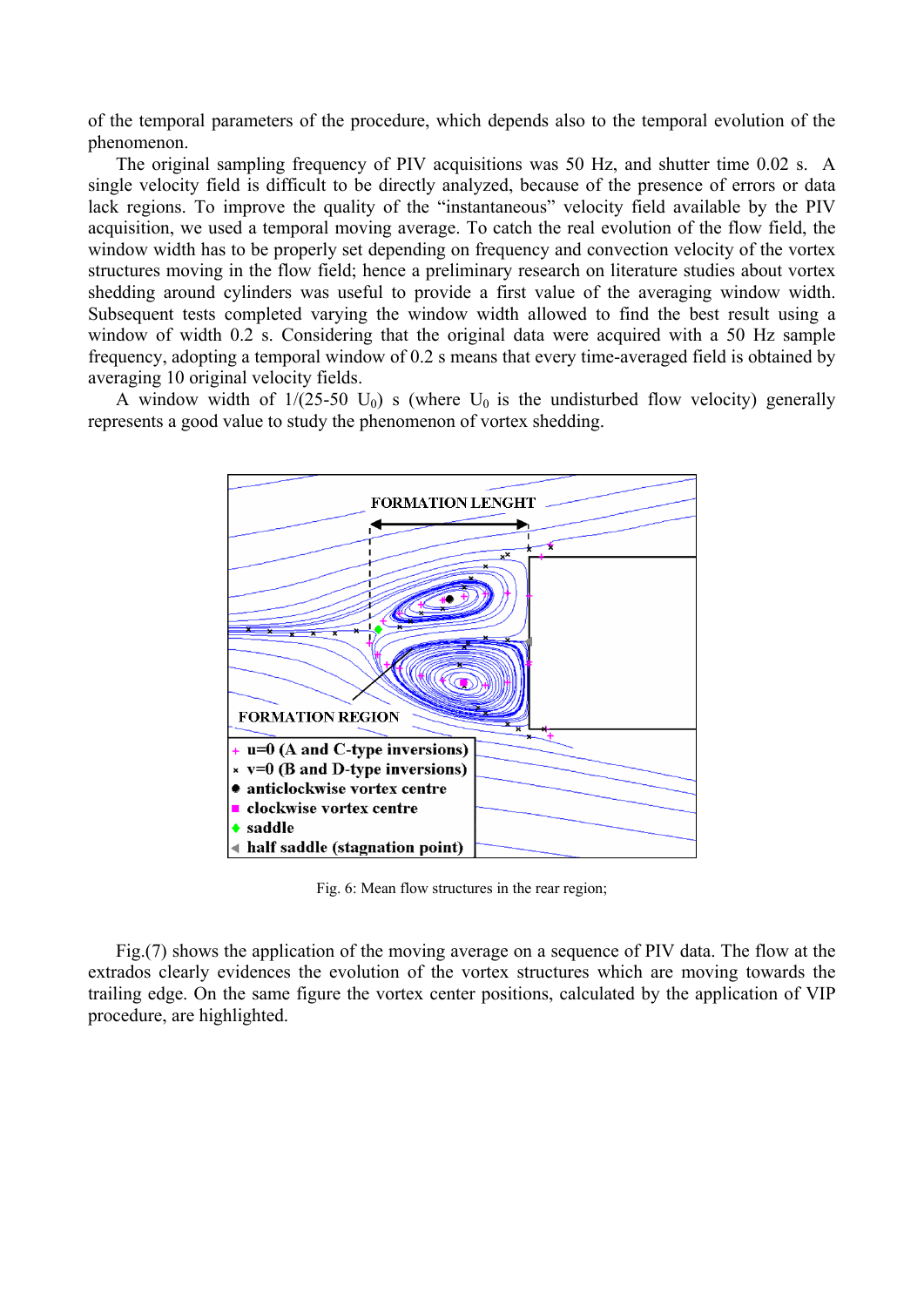

Fig. 7: Flow evolution in the extrados region,  $h_b/s=2.33$ ,  $h^*=5$ , Re=1.2• 10<sup>4</sup> (progressive time in seconds).

The vortex center localization is only the first step of the vortex trail reconstruction. As a matter of fact, the presence of erroneous solutions and of more vortices in the same image, increase the difficulties in the temporal vortex trail reconstruction. Fig.(8) shows the position of the vortices center shedding at the extrados versus time. The vortex centre trajectory reconstruction was provided developing a tracking algorithm. The "correspondence problem" (*i.e.* determining the correspondence between features in successive time steps) was solved by considering the possible movements (based on undisturbed flow velocity) of a vortex centre between two consecutive instant of time.



Fig. 8: Position of vortex centers along the rectangular cylinder versus time

Fig.(9) reports movements of the vortex centers along the longitudinal dimension of the obstacle; every line represents the horizontal trail of a vortex from the leading edge toward the trailing edge. The convection velocity of each vortex, therefore, has been calculated as ratio between displacement of the vortex centre and time (Fig. 9). Mean convention velocity of vortices has been obtained averaging the values of the convection velocities of the all reliable trajectories detected. The reliable trajectories were selected applying a filter based on the number of points and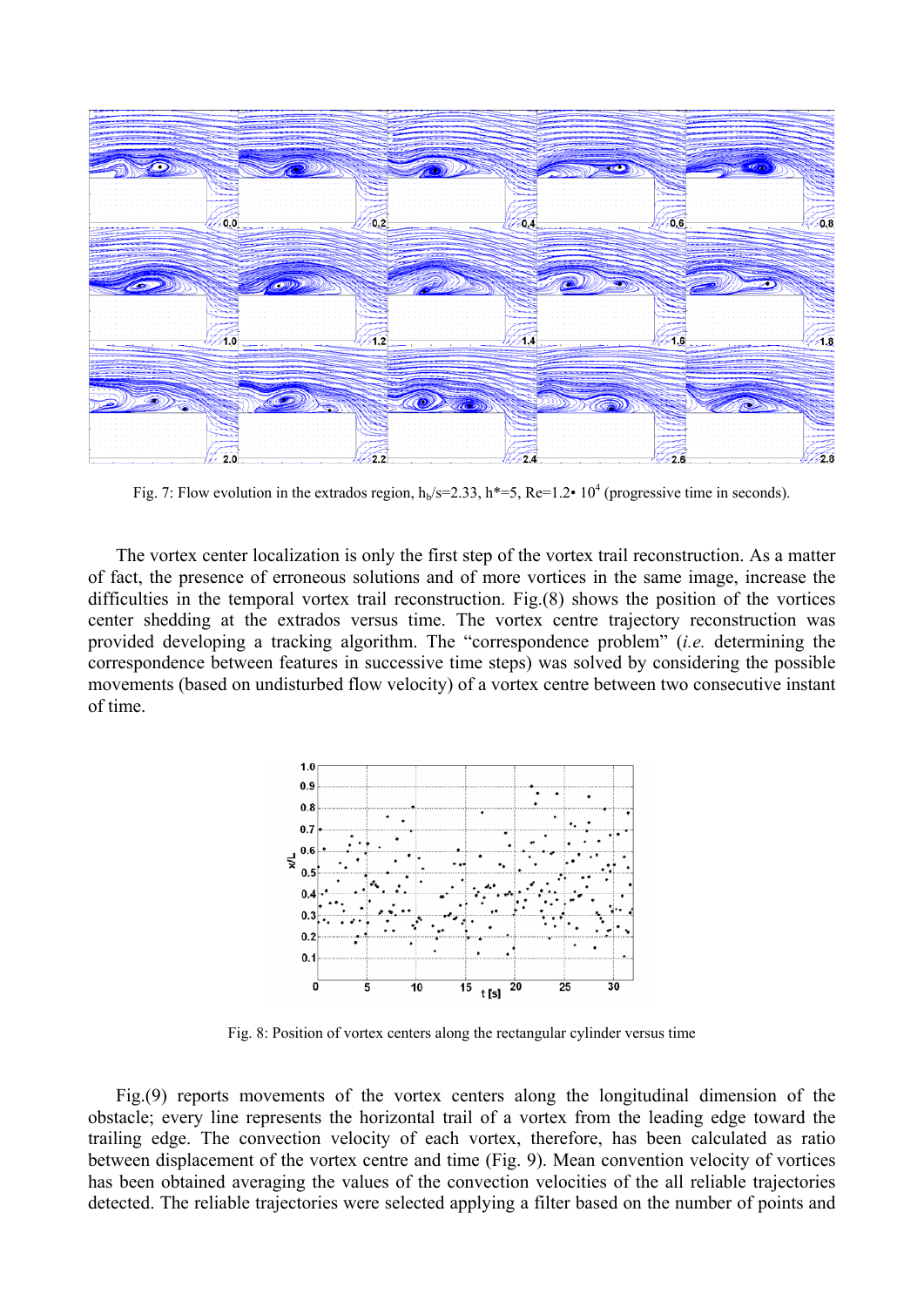the length of each trajectory. Only trajectory with a minimum length  $(l_{min} \ge 0.15 x_R)$  and a minimum number of points ( $n_{min}$ ≥3) was used to calculate mean convection velocity; indeed trajectory with few points are more affect by errors due to the temporal averaging of the flow fields, while short trajectory are not as well representative of vortex motion as long ones. These two filtering parameters have to be set in relation to mean length of vortex paths and duration of time step of averaging.



Fig. 9: Vortex center position related to time in the extrados region and calculation of convection velocity along a single trajectory, u<sub>C</sub>= $\Delta x/\Delta t$ .

Shedding frequency of a vortex has been calculated by counting vortices trajectories that are included or pass through a control region. Ratio between the number of counted trajectory and time is the frequency of vortex crossing through the fixed area. In order to minimize mistakes due to discontinue trajectories, the setting of the control region is crucial for the accuracy of the results.

In the lateral regions we found that the control region defined by the lines is  $x=0.35$   $x_R$  and  $x=0.6$  $x_R$ , where  $x_R$  is the mean reattachment point, is a good solution to minimize the error in the procedure. In this way we were able to count almost all vortices that shed from the formation bubble (Fig. 10).



Fig. 10: Vortex center movements related to time. Lines for the calculation of the shedding frequency are reported.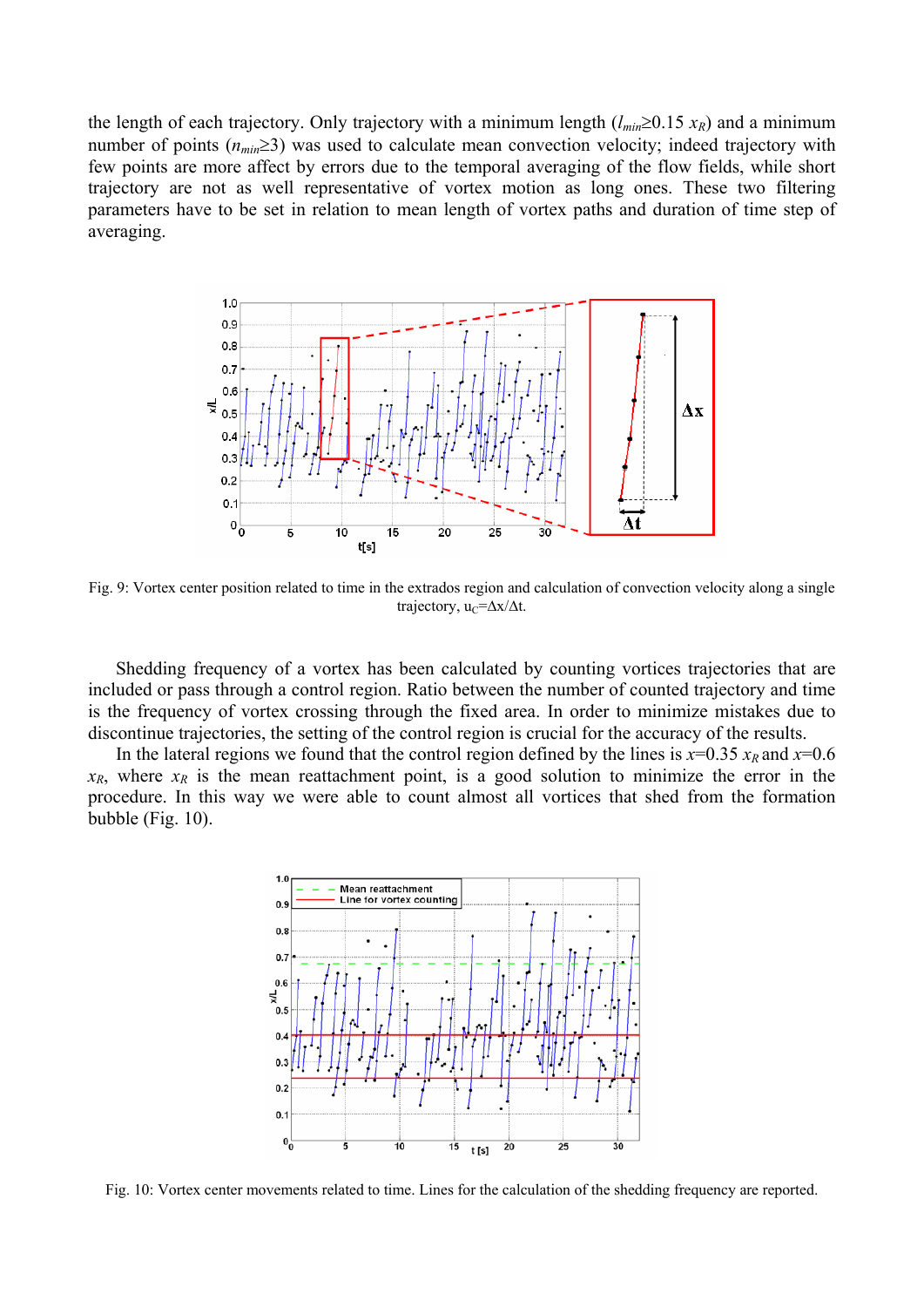The procedure here discussed was also applied for the detection of the vortices trail in the rear region. In this case clockwise and anti-clockwise vortices were detected; the control region in this case was defined by the lines  $x=0.2$  *L<sub>f</sub>* and  $x=0.5$  *L<sub>f</sub>*, where *L<sub>f</sub>* is the mean longitudinal length of the formation region ( $L_f$ /s=1.00 for the case with  $h_b$ /s=2.33,  $L_f$ /s=1.31 for the case with  $h_b$ /s=1).

### **4 RESULTS**

As before discussed, first we considered the condition with  $h<sub>b</sub>/s=2.33$ . This condition appears to be similar to the unbounded flow one, both for the mean flow configuration, which is quite symmetric, and for the value of the mean coefficients of lift  $C_l$ =0 (Malavasi and Blois [7]). Our results refer to 5 PIV acquisitions (one acquisition last 32 s) for each region of the flow field (extrados, intrados, and rear region).

The topological analysis of the mean flow structure (Fig. 2) shows that in the lateral regions the position of the reattachment points, both superior and inferior, is quite backward (2.01 *s* in the extrados and 1.74 s in the intrados) respecting on literature value. This fact is attributable both to the influence of the flow confinement and both to the high level of turbulence; indeed the reattachment length of 2.45 *s* provided by Saathoff and Melbourne [8] corresponds to a flow with  $Re=4 \cdot 10^5$  and  $Tu=8.2$  % while generally, in flow with low turbulent level the reattachment length could reach values of about 4.9-5.0 *s* for elongated cylinder (Cherry *et al.*[1], Kiya and Sasaki [4]).

As mentioned above, for the analysis of the flow structure evolution, we used a non-overlapping averaging time-window of 0.2 s. This value is a good compromise between the need to obtain regular fields (enlarging the temporal window) and to proper represent the instantaneous flow field (tightening the temporal window), therefore to proper caught the frequencies and velocities involved in the phenomenon.

Fig.(7) shows a sequence of flow evolution in the extrados region; anti-clockwise vortices continuously form near the leading edge and move downstream with a quasi horizontal convection velocity. In this case, the calculated velocity of the vortices is  $u_c=0.41$   $U_0$  (where  $U_0$  is the undisturbed upstream mean velocity) and the vortex frequency is  $f=1.26$  Hz.

Intrados flow field evolution is similar to the extrados one: clockwise vortices periodically forms and proceed downstream. We calculated a mean convection velocity  $u_C$ =0.43  $U_0$  and a vortex frequency  $f=1.40$  Hz.

The different values of reattachment length and shedding frequency underline the light asymmetry between the lateral regions; however if we consider the dimensionless values of frequency of the two regions, they are very similar (Tab.1).

|                               | Kiya-              | Cherry et          | Saathoff-          | Tafti-Vanka       | Present study      |          |
|-------------------------------|--------------------|--------------------|--------------------|-------------------|--------------------|----------|
|                               | Sasaki<br>1983     | al.<br>1984        | Melbourne<br>1997  | (numeric)<br>1991 | extrados           | intrados |
| $\mathbf{u_c} / \mathbf{U_0}$ | 0.5                | 0.5                | 0.43               | 0.46              | 0.41               | 0.43     |
|                               |                    |                    |                    |                   |                    |          |
| $f \cdot x_R / U_0$           | 0.6                | 0.7                | 0.55               | 0.69              | 0.76               | 0.73     |
| $x_R/s$                       | 5.05               | 4.9                | 2.45               | 6.5               | 2.01               | 1.74     |
| Tu $(\sigma_{\rm u}/u)$       | $0.2\%$            | $0.07\%$           | $8.2\%$            | $\theta$          | $14\%$             |          |
| $\gamma_{\rm b}$              | $5\%$              | 3.79%              | 5.4 $%$            | $\overline{0}$    | 13.6 %             |          |
| Re                            | $2.6 \cdot 10^{4}$ | $3.2 \cdot 10^{4}$ | $4.0 \cdot 10^{4}$ | $1.0 \cdot 10^3$  | $1.2 \cdot 10^{4}$ |          |

Tab. 1: Summary of literature and present values of unsteady flow properties.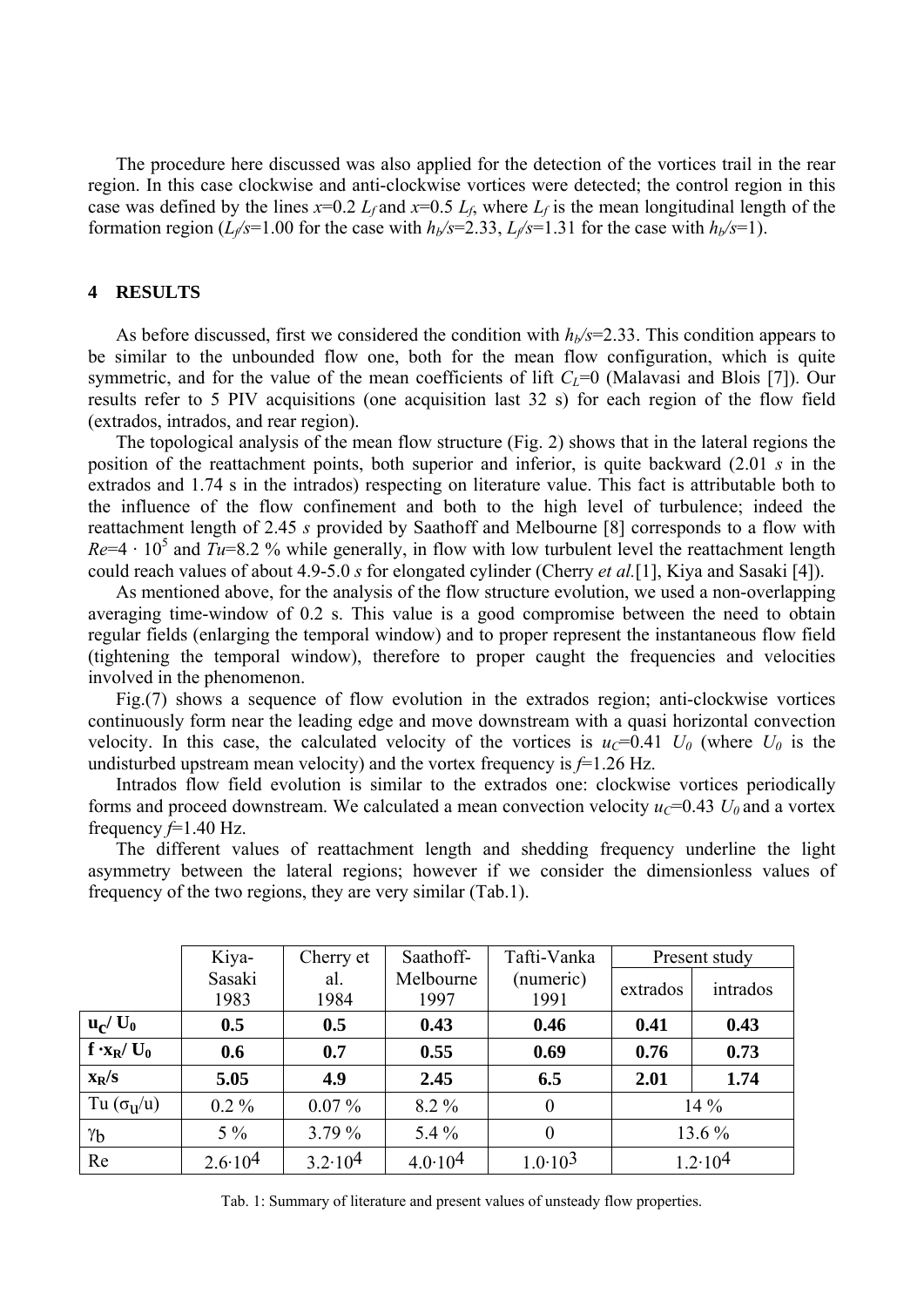As we can see in Tab.(1), where some literature studies in different flow conditions are reported, convection velocity magnitude is included in the range  $0.43 \div 0.5 U_0$ , while frequency is included in the range 0.55-0.7  $U_0/x_R$ . Present results are very close to these ranges of values. Still frequencies values are a little higher than literature ones, while convection velocities are little smaller; this could be related to the different conditions of our experiments, in which a high level of turbulence, high blockage and asymmetrical confinement are present. Higher frequencies could be due to higher blockage value of our case. An interesting evidence of our investigation is that the vortex centers sometimes make little upstream displacement (Fig. 9); this fact could be the explanation of the slightly low value of convection velocity we calculated.

The mean configuration of the wake in the rear region downstream the cylinder is quite symmetric to the centerline (Fig. 2). It is formed by two contra rotating vortices separated by two saddle points, one on the obstacle surface and one downstream the vortex centers.

It is well known that the predominant mechanism of this region, for a cylinder with this aspect ratio, is the alternate formation and shedding of clockwise and anti-clockwise vortex (TEVS). They form near the obstacle surface and move downstream growing in dimension. This behaviour is depicted in Fig.(11), where one cycle of TEVS mechanism is completed in the first 1.8 s. Besides, in Fig.(11) trajectory of vortex centres are overlapped; in Fig.(12) and Fig.(13) the dimensionless horizontal (*x/s*) and vertical (*y/s*) component of these trajectories are provided for the entire time of one acquisition sequence (32 s).



Fig. 11: Flow evolution of base region (progressive time in seconds)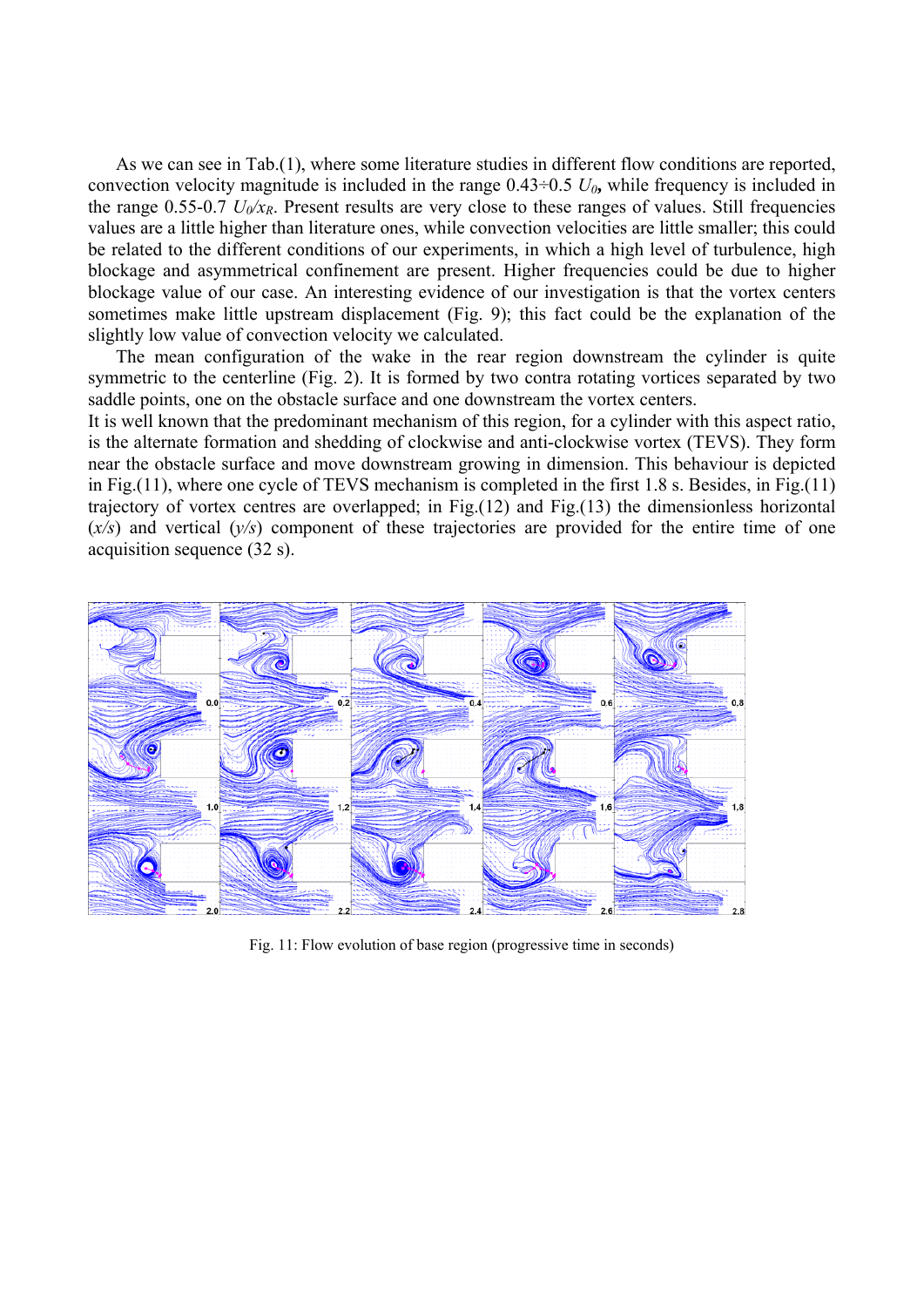

Fig. 12: X movements of the vortex centres versus time.

Mean convection velocities of wake vortices in the base region are  $0.27 U_0$  for the anticlockwise vortices and 0.24 *U0* for the clockwise ones. These values are characterized by a high dispersion because of two major aspects: 1) the convection velocity value is affected by a real dispersion; 2) the vortices tend to accelerate in the direction of the flow moving downstream. These aspects are clearly depicted in Fig.(14), where the distribution of the "instantaneous" convection velocity obtained from the data of 10 anticlockwise vortices and 10 clockwise vortices is reported. We comment that, even if this tendency is clear, the dispersion of the data make difficult to find a reliable relationship between convection velocity and distance from the obstacle.



Fig. 13: Y movements of the vortex centres versus time.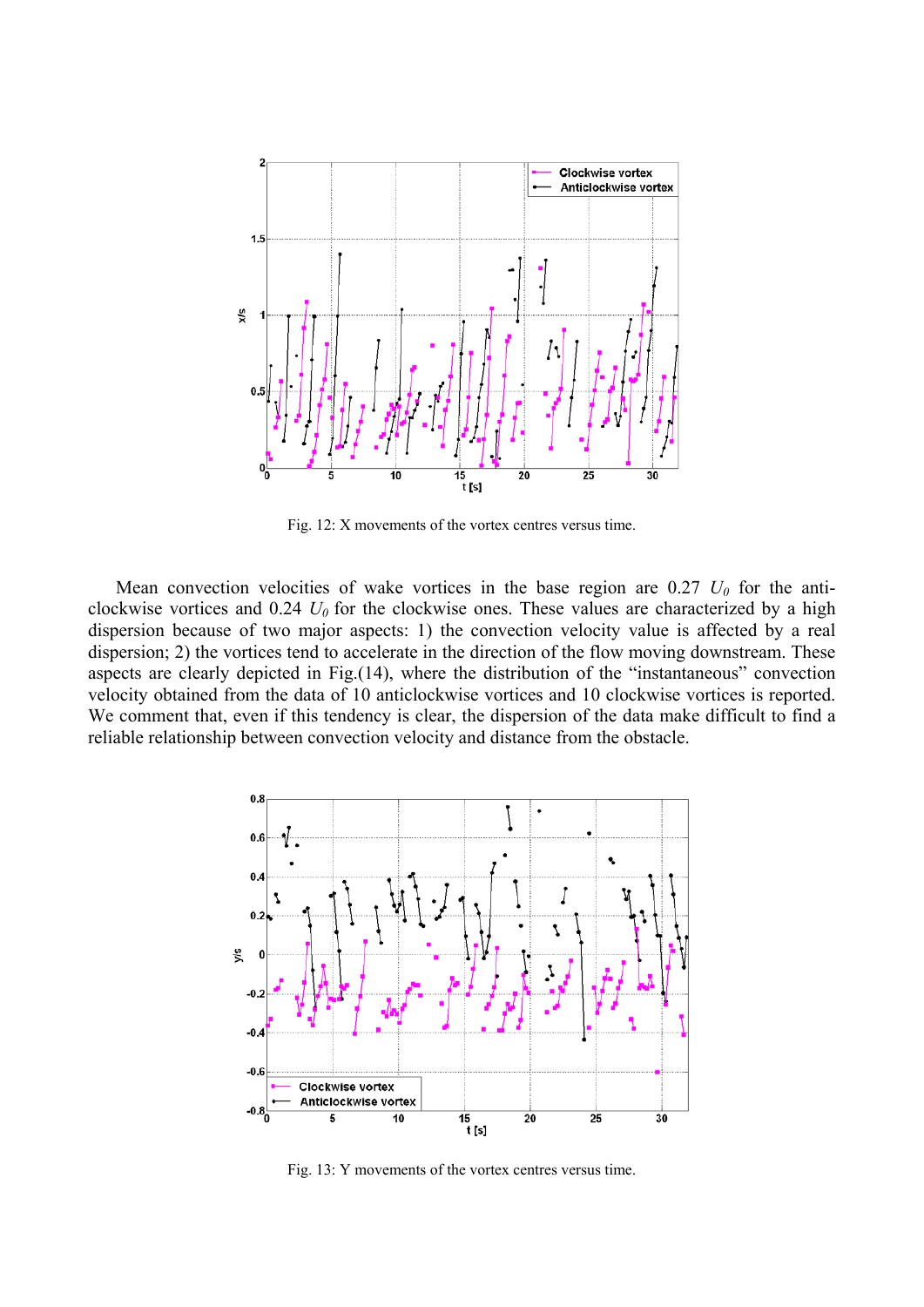In literature, specific studies about vortex movement in the base region of a rectangular cylinder are not found, notwithstanding our results agree with experimental evidence of Nakagawa *et al.* [12] who found, in the near wake of a cylinder with the aspect ratio  $L/s=3$  and a blockage coefficient of 20 %, a convection velocity  $u_C$ =1.04  $U_0$ . Moreover, increasing of convention velocity is observed also for different shapes of obstacle: Lyn et al. [2] for a square cylinder found  $u_c$ =0.43  $U_0$  in the region  $x/s \leq 3$  and  $u_C=0.78$   $U_0$  in the region  $x/s \geq 4$ ; Lin et al. [3] for a circular cylinder found that convection velocity increases for *x/D*≤5 and keep constant for *x/D*≥5 with a magnitude *u*<sub>*C*</sub>=0.86 *U*<sub>0</sub>;



Fig. 14: Local convection velocity versus distance from the obstacle in the base region

As described in section 3, anticlockwise and clockwise vortex frequencies are separately calculated. We obtained a frequency of  $f=0.63$  Hz for anticlockwise vortices and  $f=0.69$  Hz for clockwise vortices. An exact TEVS mechanism involves the same frequency for each kind of vortex, therefore also in term of frequency the slightly asymmetry provided by the boundaries is highlighted. These frequencies or the average one ( $f=0.66$  Hz) are comparable with those of literature. If we considered the Strouhal number associated to the shedding frequency, Okajima [11], for a rectangular cylinder with the same aspect ratio and immersed in an unbounded flow, obtained a Strouhal number *St*=0.16-0.17.

If we considered our average frequency of 0.66 Hz we obtain a Strouhal number *St*=0.20. Moreover, if we consider the significant influence of the blockage in our experiment,  $\gamma_b = 14 \gamma_0$ , the corrected Strouhal number becomes  $St_c = 0.18$ . This latter value was calculated applying the Eq.(1) proposed by Okajima *et al.* [13], in which we used the value *n*=0.7 as proposed by the same Author for an aspect ratio of *L/s*=3.

$$
St_c = St \ (1 - \gamma_b)^n \tag{1}
$$

Even if the Eq. (1) was derived for flow solid confinements, Malavasi and Guadagnini [6] showed that is possible to extend its application to free surface confinement, when the obstacle does not distort significantly the free surface of the current (*e.g.* considering high submergence levels). The value of *St*=0.20 here calculated also confirms the value calculated by Malavasi and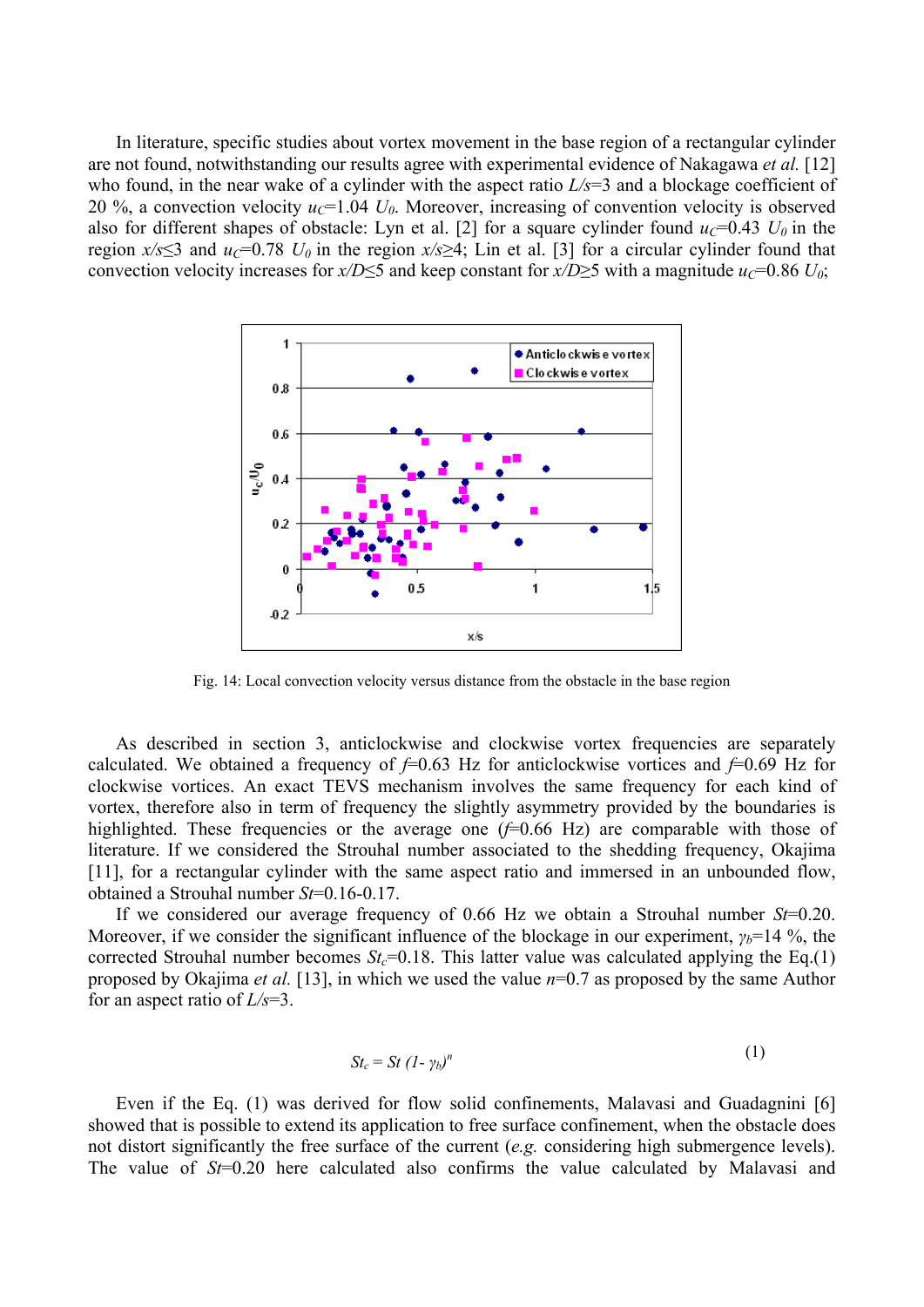Guadagnini [6] via the analysis of the dynamic loading on the cylinder in a similar configuration. They directly measured drag and lift forces through a dynamometric cylinder.

Besides quantitative information on the main parameter involved in the phenomenon, the analysis here described may give useful qualitative description of the flow structure which helps in the phenomenon interpretation. Fig.(15) depicts the shedding of vortices coming from the extrados which are involved in the wake mechanisms. These vortices, which were sporadically recognised in our analysis, influence the flow structure behind the obstacle and could be probably associable to ILEV mechanism. As it is well known in literature the aspect ratio  $L/s=3$  in very close to the shift of frequency between the two shedding mechanisms.



Fig. 15: Convection of a vortex coming from the extrados region

In order to investigate the effects of a solid wall confinement, we also considered the case of cylinder near the channel floor  $(h_b/s=1, h*=5$  and  $Re=1.2 \cdot 10^4$ ). As before discussed, the mean flow configuration is quite different changing the cylinder elevation (Fig. 2 and Fig. 3). Fig.(3) highlight how the flow field in the lateral regions is very asymmetric, indeed, the different dimension of the two formation bubbles on the sides of cylinder is evident  $(x_R/s = 2.25$  for the extrados and  $x_R/s = 0.74$ for the intrados); this fact is mainly imputable to the floor proximity.

The small dimension of the formation bubble in the intrados precludes the possibility of the unsteady description of the phenomenon with the temporal and spatial resolution available in our PIV data. Notwithstanding, the analysis of the flow at the extrados provides significant experimental evidences. We observed that the mean convection velocity of extrados vortices is not very different from the former case, while significant differences could be observed by comparing the vortex frequency. We calculated  $f=1.5$  Hz, corresponding to 1.01  $U_0/x_R$ , which is a value higher than the values of the symmetrical cases previous discussed.

In the base region, equally the convention velocities are similar for the two case considered (0.24  $U_0$  for anticlockwise vortices and 0.25  $U_0$  for clockwise vortices), while the frequency is 0.73 Hz, which correspond to a  $St=0.22$ , a little higher than before. This result agrees with Davis *et al.* [10], which demonstrated that the of Strouhal number increases with the blockage.

#### **5 CONCLUSIONS**

The non-stationary flow around a rectangular cylinder has been experimentally investigated: two-dimensional velocity fields obtained from PIV acquisitions have been analyzed using a lagrangian approach. Since vortex shedding is the most responsible of dynamic loading on